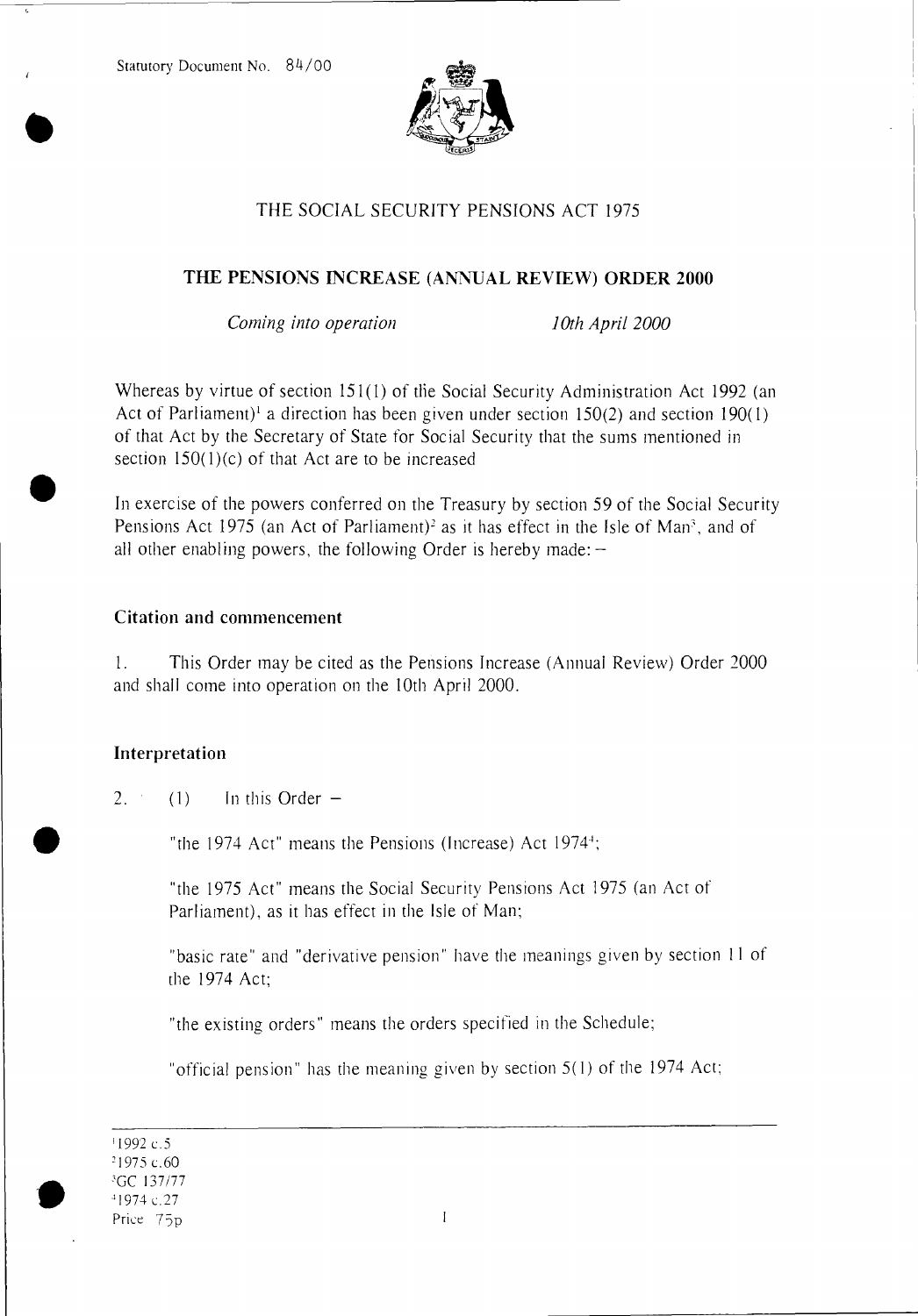"pension authority" has the meaning given by section 11 of the 1974 Act;

"qualifying condition" has the meaning given by section 3 of the 1974 Act;

"relevant injury pension", "substituted pension" and "widow's pension" have the meanings given by section 11 of the 1974 Act.

(2) For the purposes of this Order the time when a pension begins is that stated in section 7(2) of the 1974 Act, and "beginning date" shall be construed accordingly.

(3) Where for the purposes of this Order it is necessary to calculate the number of complete months in any period, an incomplete month shall be treated as a complete month if it consists of at least 16 days.

## **• Pensions increase**

•

 $\bullet$ 

3. The annual rate of an official pension may, if a qualifying condition is satisfied or the pension is a derivative or substituted pension or a relevant injury pension, be increased by the pension authority in respect of any period beginning on or after 10th April 2000 as follows —

- (a) a pension beginning before 12th April 1999 may be increased by 1.1 per cent of the basic rate as increased under section 1 of the 1974 Act or under the existing Orders;
- (b) a pension beginning on or after 12th April 1999.and before 10th April 2000 may be increased by 1.1 per cent, multiplied by the number of complete months in the period between the beginning date of the pension and 10th April 2000, divided by 12.

#### **Increase in certain lump sums**

4. In respect of any lump sum or instalment of a lump sum which became payable before 10th April 2000 but on or after 12th April 1999 there may be paid an increase of 1.1 per cent of the amount of the lump sum or instalment (as increased under section I of the 1974 Act or under the existing Orders), multiplied by the number of complete months in the period between the beginning date for the lump sum or, if later, 12th April 1999 and the date on which it became payable, divided by 12.

#### **Reduction in respect of guaranteed minimum pensions**

5. The amount by reference to which any increase in the rate of an official pension provided for by this Order is to be calculated shall, in the case of a person  $-$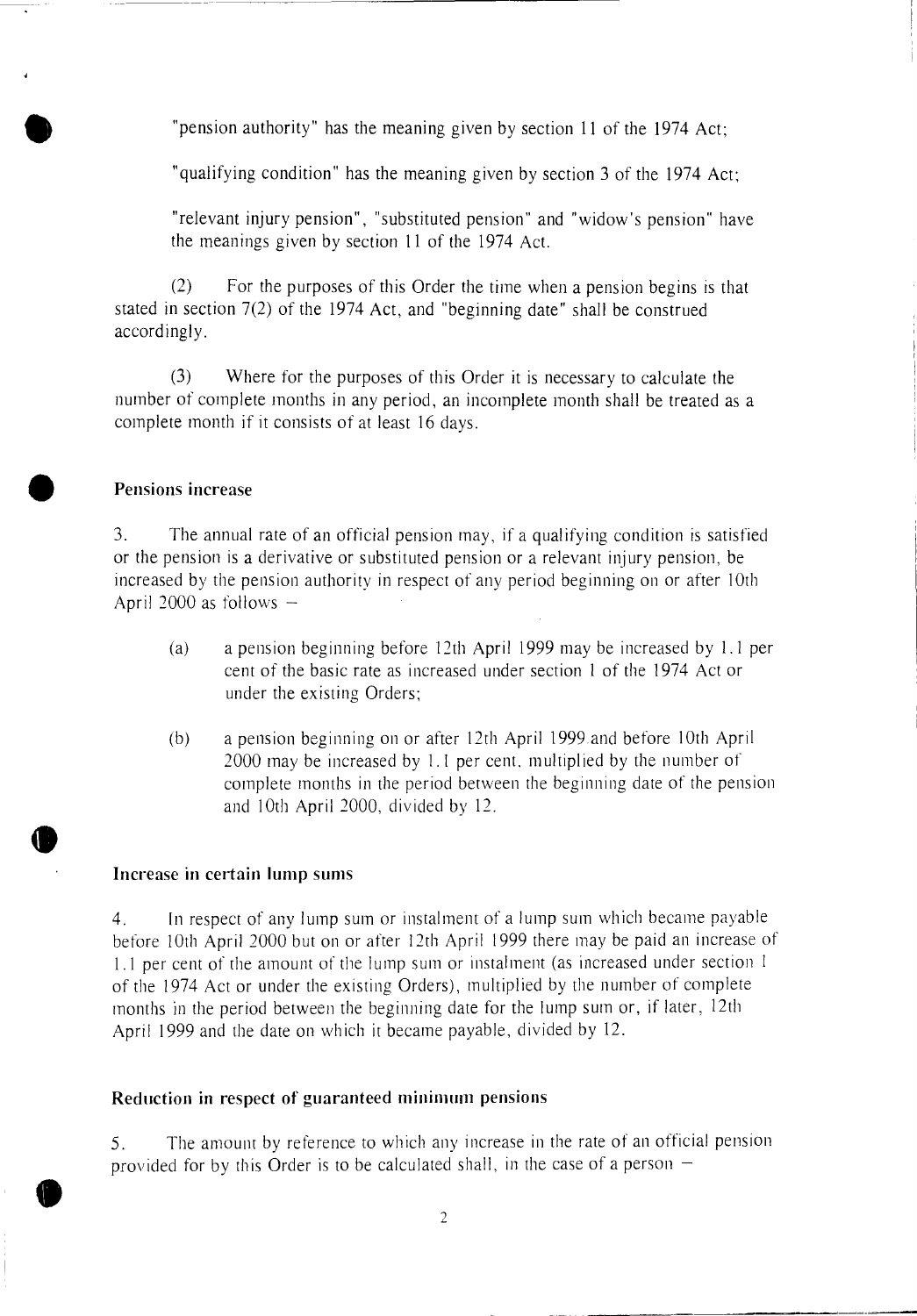- (a) who is entitled to a guaranteed minimum pension on 10th April 2000, and
- (b) whose entitlement to that guaranteed minimum pension arises from an employment from which (either directly or by virtue of the payment of a transfer credit under section 38 of the 1975 Act) entitlement to the official pension also arises,

be reduced by an amount equal to the rate of the guaranteed minimum pension unless the Civil Service Commission otherwise directs in accordance with section 59A of the 1975 Act.

6. The amount by reference to which any increase in the rate of a widow's or widower's pension provided for by this Order is to be calculated shall, where the pensioner becomes entitled on the death of the deceased spouse to a guaranteed minimum pension, be reduced in accordance with section 59(5ZA) of the 1975 Act.

#### Article 2. SCHEDULE

#### THE EXISTING ORDERS

| Reference | Title                                            |
|-----------|--------------------------------------------------|
| GC 133/74 | The Pensions Increase (Annual Review) Order 1974 |
| GC 125/75 | The Pensions Increase (Annual Review) Order 1975 |
| GC 149/76 | The Pensions Increase (Annual Review) Order 1976 |
| GC 183/77 | The Pensions Increase (Annual Review) Order 1977 |
| GC 87/78  | The Pensions Increase (Annual Review) Order 1978 |
| GC 143/80 | The Pensions Increase (Annual Review) Order 1979 |
| GC 276/80 | The Pensions Increase (Annual Review) Order 1980 |
| GC 250/81 | The Pensions Increase (Annual Review) Order 1981 |
| GC 239/82 | The Pensions Increase (Annual Review) Order 1982 |
| GC 212/83 | The Pensions Increase (Annual Review) Order 1983 |
| GC 248/84 | The Pensions Increase (Annual Review) Order 1984 |
| GC 299/85 | The Pensions Increase (Annual Review) Order 1985 |
| GC 228/86 | The Pensions Increase (Annual Review) Order 1986 |
| GC 66/87  | The Pensions Increase (Annual Review) Order 1987 |
| GC 18/88  | The Pensions Increase (Annual Review) Order 1988 |
| GC 84/89  | The Pensions Increase (Annual Review) Order 1989 |
| GC 196/90 | The Pensions Increase (Annual Review) Order 1990 |
| GC 106/91 | The Pensions Increase (Annual Review) Order 1991 |
| GC 120/92 | The Pensions Increase (Annual Review) Order 1992 |
| SD 156/93 | The Pensions Increase (Annual Review) Order 1993 |
|           |                                                  |
|           | 3                                                |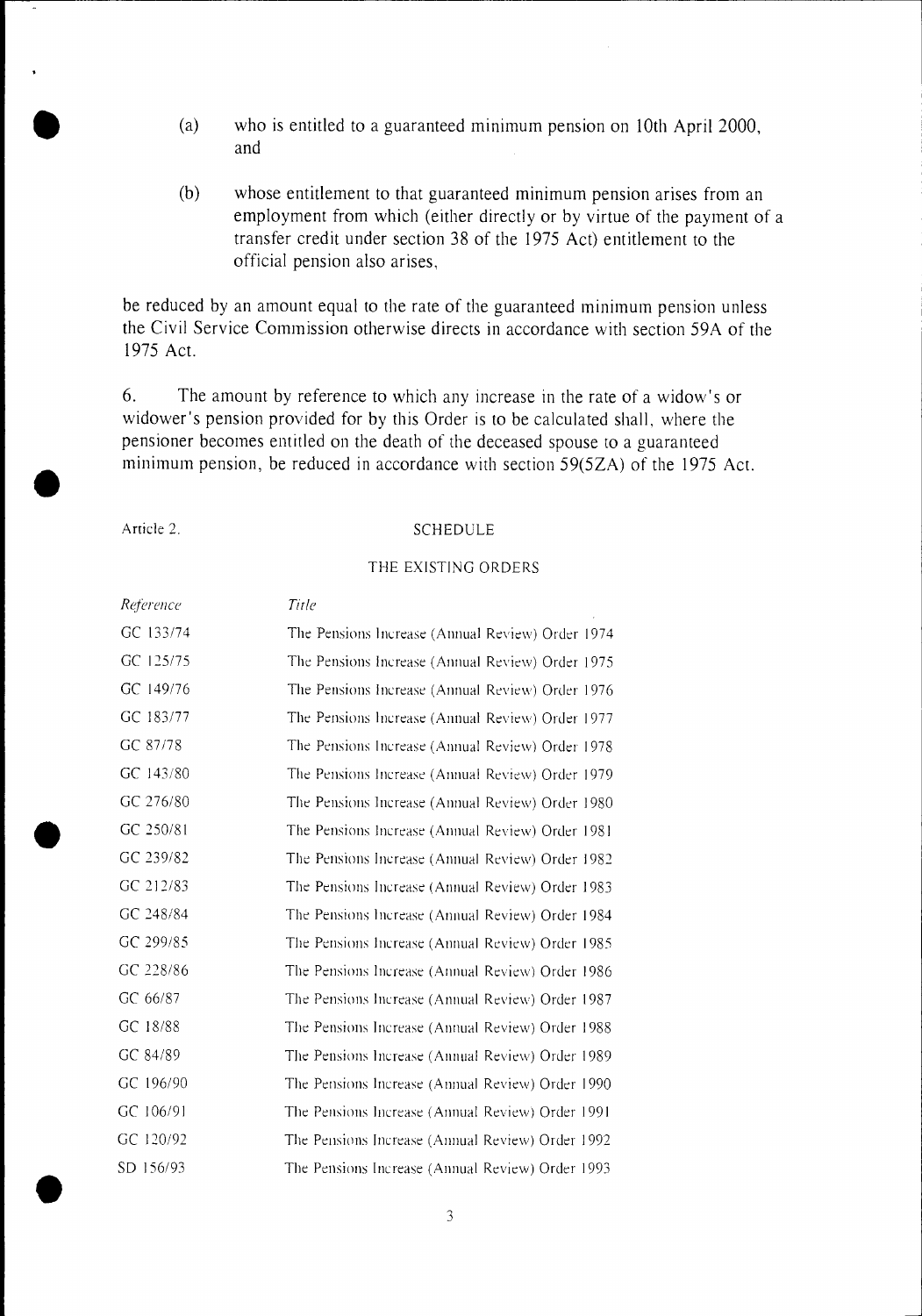| SD 83/94  | The Pensions Increase (Annual Review) Order 1994 |
|-----------|--------------------------------------------------|
| SD 93/95  | The Pensions Increase (Annual Review) Order 1995 |
| SD 128/96 | The Pensions Increase (Annual Review) Order 1996 |
| SD 94/97  | The Pensions Increase (Annual Review) Order 1997 |
| SD 114/98 | The Pensions Increase (Annual Review) Order 1998 |
| SD 102/99 | The Pensions Increase (Annual Review) Order 1999 |

•

MADE \ \ *,*  2000

Minister for the Treasury

AKGAZU  $\frac{1}{2}$ 

 $\bar{z}$